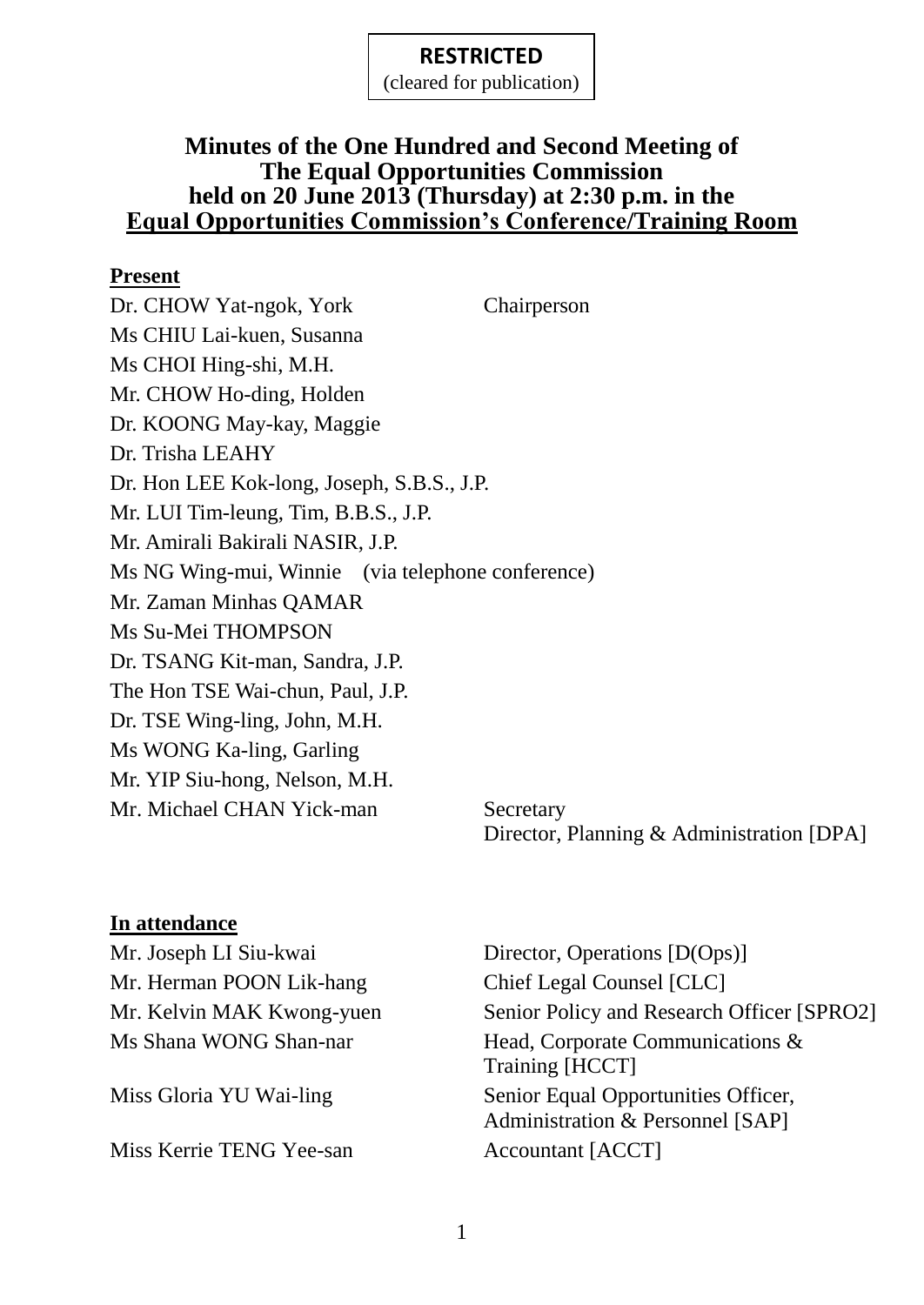### **I. Introduction**

1. The Chairperson (C/EOC) welcomed all Commission Members (Members) in particular, four new Members, Mr. Holden CHOW, Dr. Trisha LEAHY, Dr. Hon Joseph LEE and Ms Su-Mei THOMPSON to the 102<sup>nd</sup> Meeting. The Meeting noted that Ms Winnie NG would join the meeting via telephone conference and Dr. Trisha LEAHY had to leave the meeting early due to clash of meeting schedules. C/EOC invited Members and staff to introduce themselves briefly before the meeting commenced.

*(Ms CHOI Hing-shi, Dr. Sandra TSANG and Mr. Nelson YIP joined the meeting at this juncture)*

2. C/EOC said that a press briefing would be held after the meeting in accordance with the usual practice.

## **II. Confirmation of Minutes** (Agenda Item No. 1)

3. The Minutes of the  $100<sup>th</sup>$  and  $101<sup>st</sup>$  (Special) EOC Meetings were issued to Members on 18 April 2013 and 14 May 2013 respectively. There was one request for amendment by Dr. Sandra TSANG at paragraph 10 of the minutes of the  $101<sup>st</sup>$  (Special) EOC Meeting. The revised minutes had since been issued to Members on 13 June 2013.

4. The minutes of the  $100<sup>th</sup>$  EOC Meeting and the revised minutes of the  $101<sup>st</sup>$  (Special) EOC Meetings which incorporated the proposed amendment by Dr. Sandra TSANG were confirmed without amendment.

## **III. Matters Arising** (Agenda Item No. 2)

5. Members noted that matters requiring their immediate attention from the last two meetings had been included under the new agenda for this meeting.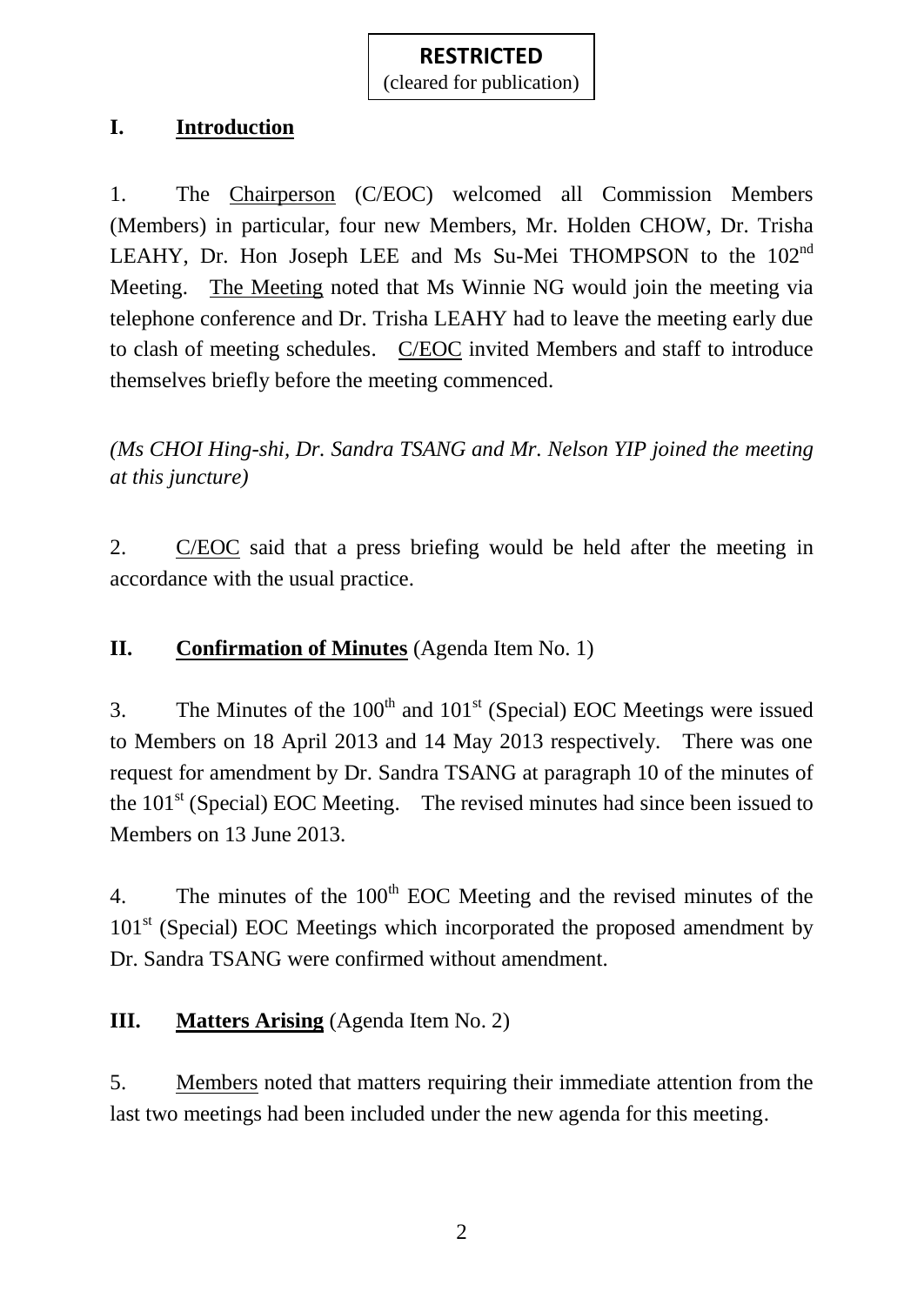### **IV. New Agenda Items**

**Election and Endorsement of new EOC Committees Membership**

(EOC Paper No. 7/2013; Agenda Item No. 3)

6. Members approved the new EOC Committees Membership as listed in Appendix I of EOC Paper No. 7/2013 and also the number of Members in PARC to be revised from 9 to 11. Since there was only one nomination for convener and deputy convener each for A&FC, CPPC and LCC, with the respective Committees Members support, approval was given by the EOC Board for their appointment.

7. Election for Convener for PARC was required and conducted among the PARC Members by secret ballot at the meeting. Of the two nominees, Dr. John TSE obtained 8 votes and Mr. Nelson YIP had 2 votes and there was 1 abstention and the former was elected as Convener with approval from the Board. As Mr. Nelson YIP was also nominated as Deputy Convener of PARC and only one nomination was received, PARC Members support and the Board's approval was given for his appointment. The elected conveners and deputy conveners were as follows:

| $A&FC$ :           | Convener:               | Ms Susanna CHIU  |
|--------------------|-------------------------|------------------|
|                    | <b>Deputy Convener:</b> | Mr. Tim LUI      |
| CPPC:<br>Convener: |                         | Ms Garling WONG  |
|                    | <b>Deputy Convener:</b> | Dr. Maggie KOONG |
| LCC:               | Convener:               | Mr. A B NASIR    |
|                    | <b>Deputy Convener:</b> | The Hon Paul TSE |
| PARC:              | Convener:               | Dr. John TSE     |
|                    | <b>Deputy Convener:</b> | Mr. Nelson YIP   |

## **Progress on The Discrimination Law Review**

(EOC Paper No. 8/2013; Agenda Item No. 4)

8. CLC highlighted to Members the salient points contained in EOC Paper No. 8/2013. Members noted that it was EOC's statutory duty to review the discrimination legislation. EOC's experience in implementing the law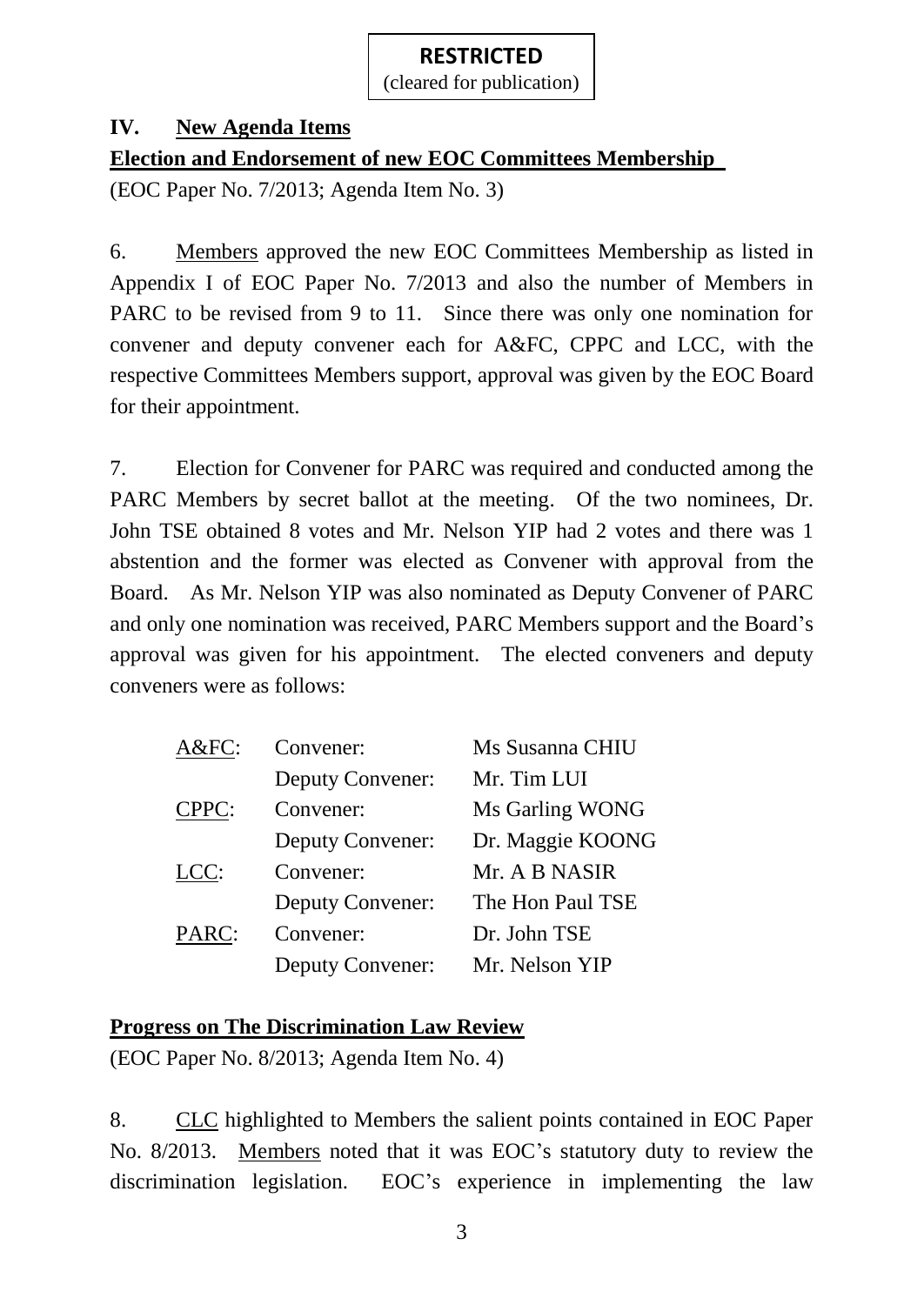(cleared for publication)

indicated that there were a range of deficiencies with the current law. International best practice also showed that the current law was lagging behind. These called for the EOC's current review to identify possible improvements to the existing discrimination ordinances and consider introduction of new grounds for protection, such as sexual orientation and gender identity.

9. Members also noted there was a recent significant development regarding sexual orientation and gender identity in the decision in May 2013 by the Court of Final Appeal in *W v Registrar of Marriages*, FACV No. 4/2012. The Court held that the Marriage Ordinance in not permitting male to female transsexuals to marry was unconstitutional and in breach of the Basic Law and BORO. Apart from recommending the Government to follow the Court's orders coming into effect in one year to introduce legislation to set out the elements for gender recognition claims and entitlements to marriage, the Court also recommended that the Government should consider legislating in other related areas for their impact on existing marriages, entitlements to benefits, sport, gender specific offences and discrimination. This was very helpful in relation to our current proposals to consult on and make recommendations to the Government on introducing sexual orientation and gender identity discrimination legislation.

10. Members noted that the EOC had started working on the project in December 2012. A working group was established in March 2013 consisting of staff from all divisions in EOC to develop the strategy and manage all aspects of the project, as well as conducting detailed analysis on the internal paper for turning it into an external consultation document in due course. This internal review was expected to complete in 2 to 3 months. By then, Members would be briefed on the internal review results before consultation with the public and stakeholders.

11. Regarding the consultation with the public and stakeholders, CLC said that different components could be given separate focus to facilitate discussion. One part of the consultation would relate to improvements to the current discrimination legislation, to consolidate and modernize it. Another part would relate to new provisions, for example sexual orientation and gender identity.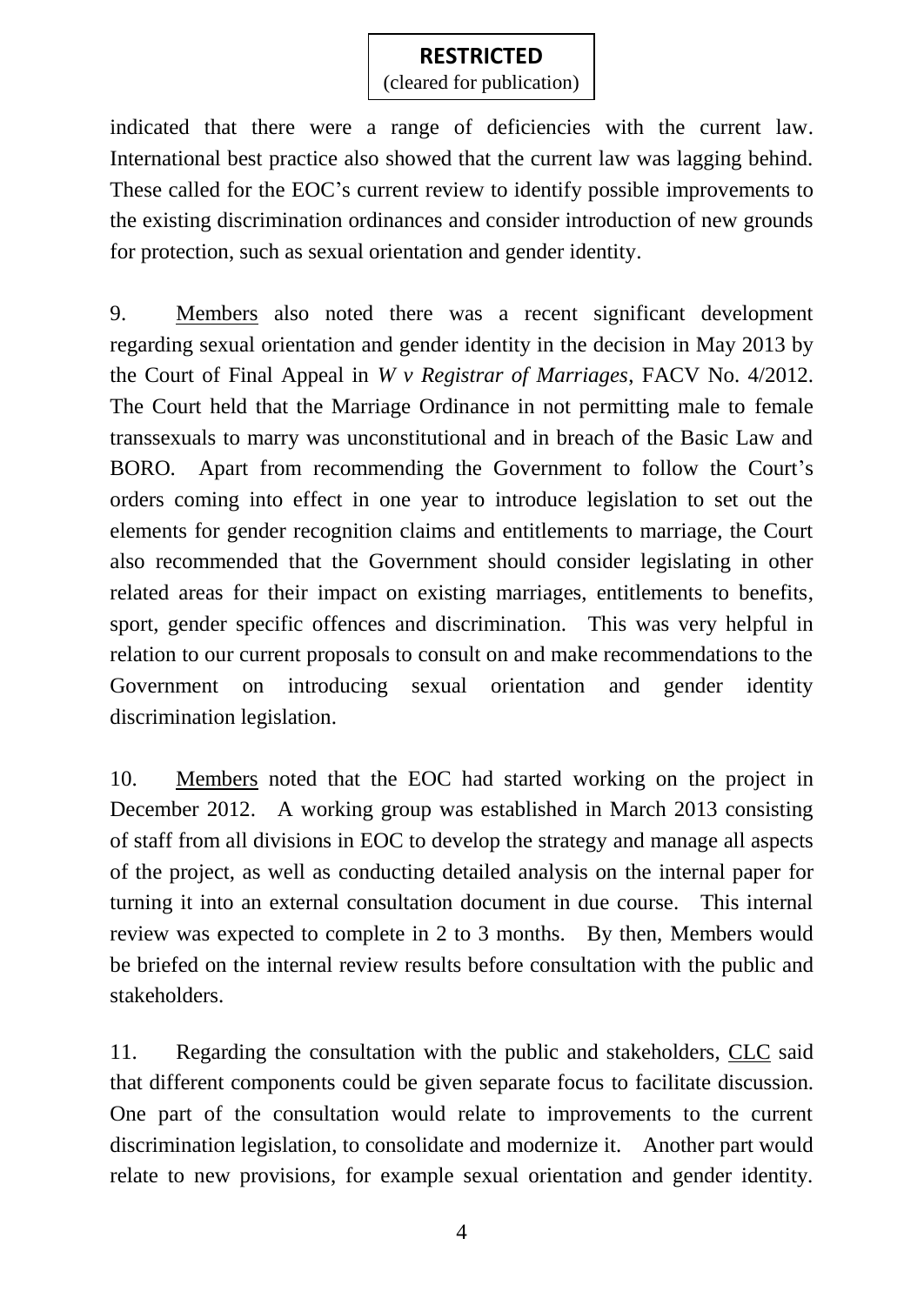(cleared for publication)

C/EOC added that he had attended the meeting of the LegCo Panel on Constitutional Affairs on 17 June 2013. Most LegCo Members and members of various political parties he had met had urged the EOC to expedite its work in the review and conduct public consultation as early as possible. Nonetheless, he viewed that a robust internal review process on the various proposals was important before consulting the public. He expected that public consultation could start in the first half of 2014. He would also take the lead on this major project.

12. Ms Winnie NG expressed support in principle to the current review. She viewed that the W case had helped increase public's understanding on issues related to sexual orientation and gender identity, which would facilitate the EOC's work on the review. She expressed her wish to join EOC's working group. C/EOC thanked Ms NG for her interest and said she and other Members would be invited to join the working group at the appropriate time.

## *(Dr. Trisha LEAHY left the meeting at this juncture)*

13. Members deliberated on the subject. The Hon Paul TSE informed the meeting that the LegCo had started discussions on amending the Sex Discrimination Ordinance with a view to covering its loopholes, like providing protection to prohibit sexual harassment by a customer in the fields of employment, the provision of goods and services and premises. He also suggested adding new grounds for consideration in the current review for the purpose of eliminating conflicts between Mainlanders and Hongkongers on top of those already named under paragraph 16 (d) of the said paper.

14. Dr. John TSE opined that consultation work might not need to wait when a document for consultation was ready; in fact, it would be better to strategically set priorities and focus the consultation on important issues with the public one at a time for achieving desirable results. In response, C/EOC said that when the EOC taskforce had finished the internal review, Members' views would be sought and they would also be invited to join the working group to help formulate strategies to take the matter forward. In view that there were many issues involved in the review, Mr. Tim LUI suggested that the internal review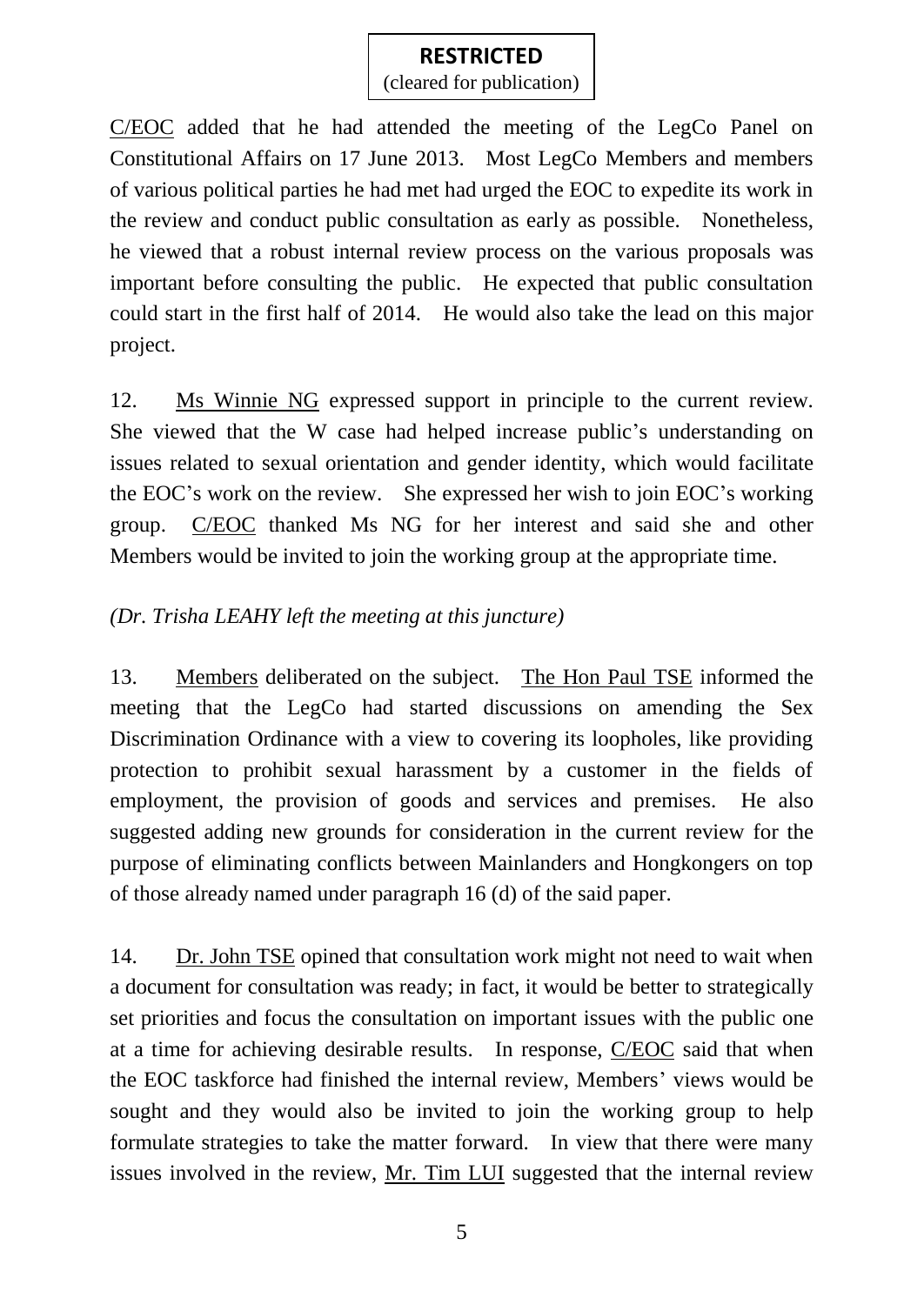results could be brought to Members for consideration in parts to facilitate effective discussion.

15. In response to questions posed by Mr. Holden CHOW related to the proposal of consolidating the existing four ordinances into one, C/EOC said that the consolidation would simplify the law and make it easier for stakeholders to apply. Also, a single ordinance would provide a better platform for further growth as other new groups could be added more promptly than enacting a new piece of legislation. However, Members noted that the proposal was still under consideration and a consensus had yet to be reached. More internal deliberations were required before it was ready for Members' advice. The public would be consulted after Members' advice was given.

16. In response to a concern expressed by Dr. John TSE on the substantial manpower that would be incurred in the project, C/EOC said that a Legal Counsel had been employed mainly for this project; more staff would be deployed to assist when required. In response to another concern expressed by Ms Garling WONG on some women groups' fear if the proposed changes in the ordinances would decrease the protection for women, C/EOC said that the review was not intended to reduce the protections under the law and more and clearer communications would be provided to the public on the current project including what the proposed changes were, their implications and the progress of the review.

17. Dr. Sandra TSANG said that she could not visualize the implications until the results of the internal review were known. She suggested the EOC Office to provide details like timeline, major steps, pros and cons of the specific amendments, and detailed table of contents of the proposals for Members to consider. C/EOC replied that a detailed paper would be prepared for Members' consideration at the September Board Meeting.

18. Members noted EOC Paper No. 8/2013.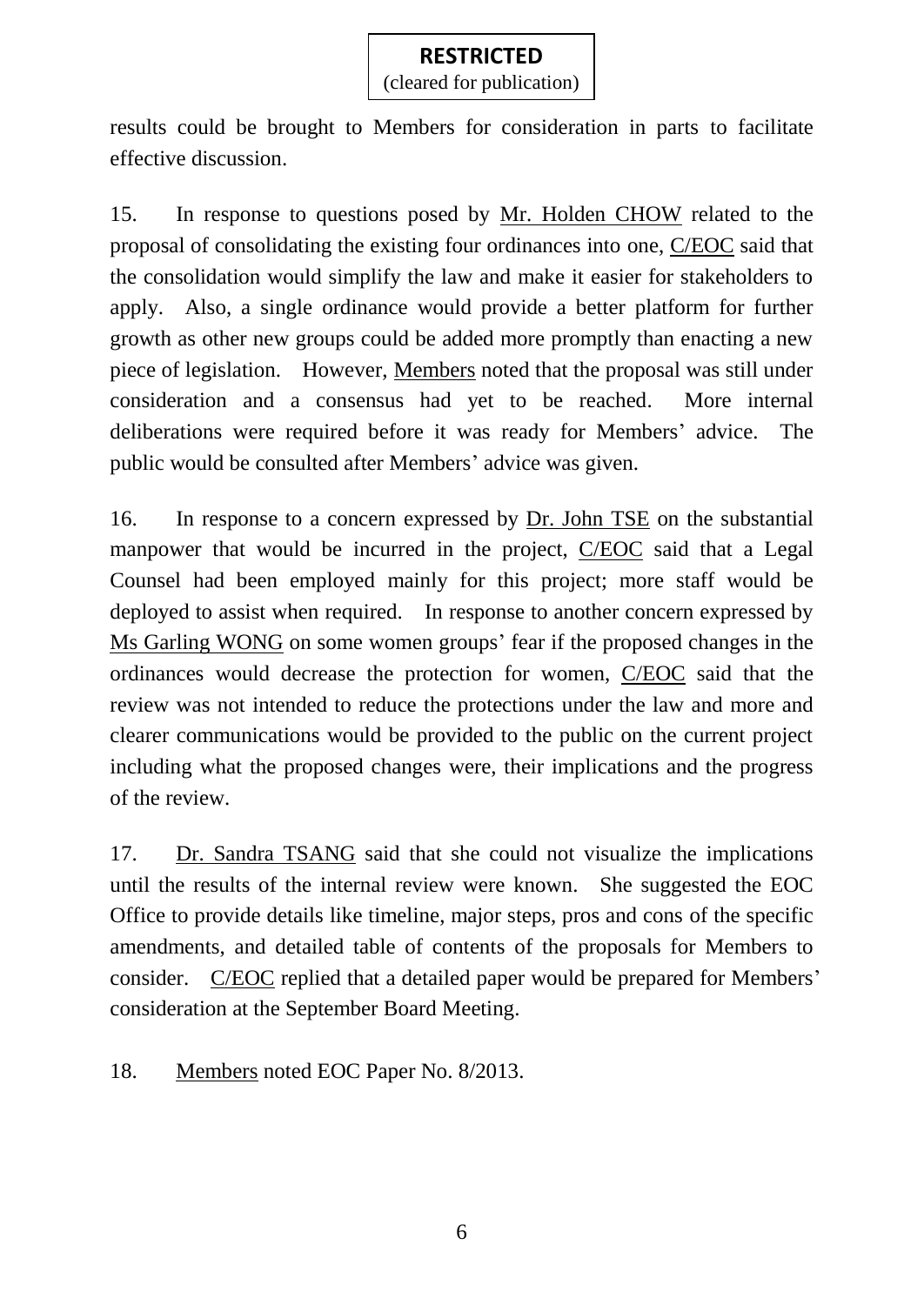(cleared for publication)

*(The Hon Paul TSE left the meeting at this juncture)*

## **EOC Annual Forum**

(EOC Paper No. 9/2013; Agenda Item No. 5)

19. DPA briefed Members on the details contained in EOC Paper No. 9/2013 which presented the proposal on organizing the 2013 EOC Annual Forum. Members noted that the first Annual Forum held last year received very positive feedback. It was a good opportunity for Members to have direct communications with the stakeholders and get their views on our work, particularly those relating to our strategic work plan in the coming years. In this year's Forum, the target participants would be around 200 to 250. Among EOC's stakeholders, more government officials from departments involving with EOC's work would be invited to attend.

20. Members noted that due to unavailability of a suitable venue, the Forum might now be held on Thursday, 26 September 2013 instead of the originally planned Friday, 27 September 2013. The Auditorium at the  $9<sup>th</sup>$  Floor of the Hong Kong Federation of Youth Groups Building had been reserved for this purpose.

21. Dr. Maggie KOONG suggested the EOC Office to arrange designated staff to sort out the written questions received during the Forum to facilitate the exchange process more efficiently. Ms Susanna CHIU suggested limiting the time to speak for each individual/organization so as to allow more participants to express their views and ensure a fair chance be given to speak at the Forum. She also suggested the Office to consider the possibility of live-broadcasting of the Forum via internet to further enhance transparency. Ms Garling WONG suggested the EOC Office to consider organizing the Forum on a Friday instead of a Thursday which should better facilitate representatives from NGOs to attend. Additionally, for the same reason, she hoped the Office to continue explore the possibility of holding the Forum on the Kowloon side since most NGOs had offices in Kowloon. The EOC Office would follow up with Members' suggestions.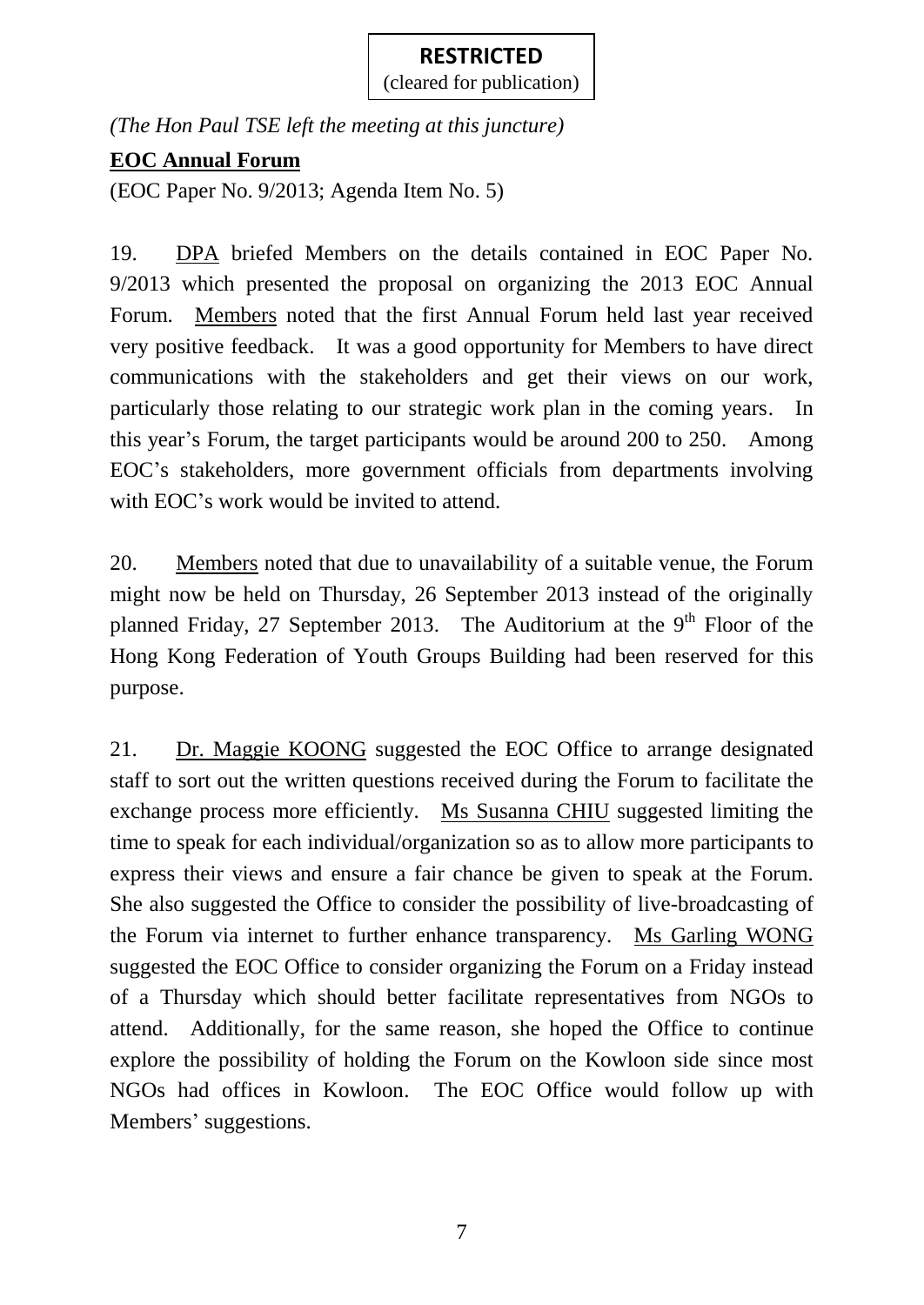## **EOC's Three-Year Strategic Work Plan & Strategic Retreat**

(EOC Paper No. 10/2013; Agenda Item No. 6)

22. C/EOC informed that he had met with a wide range of stakeholders including EOC Members to understand their needs and concerns and to solicit their views on advancing EOC's work. Having carefully considered the views collected and discussed with the EOC management team, he had worked out a three-year Strategic Work Plan now contained in EOC Paper No. 10/2013. There were 5 priority work areas and 3 ongoing major undertakings. The 5 priority areas were:

- ii. Discrimination Law Review;
- iii. Legal Protection for Sexual Minorities from Discrimination on the Basis of Sexual Orientation and Gender Identity;
- iv. Education and Employment Opportunities for Ethnic Minorities;
- v. Integrated Education for Students with Special Education Needs (SEN) and its Impact on Employment Opportunities; and
- vi. Functional Approach in addressing the Needs of PWDs by Government.

The 3 ongoing major undertakings were:

- i. Anti-Sexual Harassment Campaign;
- ii. Review of the Code of Practice on Employment under the Sex Discrimination Ordinance; and
- iii. Follow-up on the Formal Investigation Report on Accessibility in Publicly Accessible Premises.

23. C/EOC said that the concerted efforts of Members and staff were vital to successfully take forward the major initiatives. With the appointment of a new Board and new Members in post, he hoped to organize a Strategic Retreat in the coming 6 months to help map out further details in and make refinements to the Strategic Work Plan.

24. In view of the many challenges to be tackled and that the proposed Strategic Retreat was an important event, Ms Susanna CHIU opined that one full day and a facilitator would be required. On educational issues in the Strategic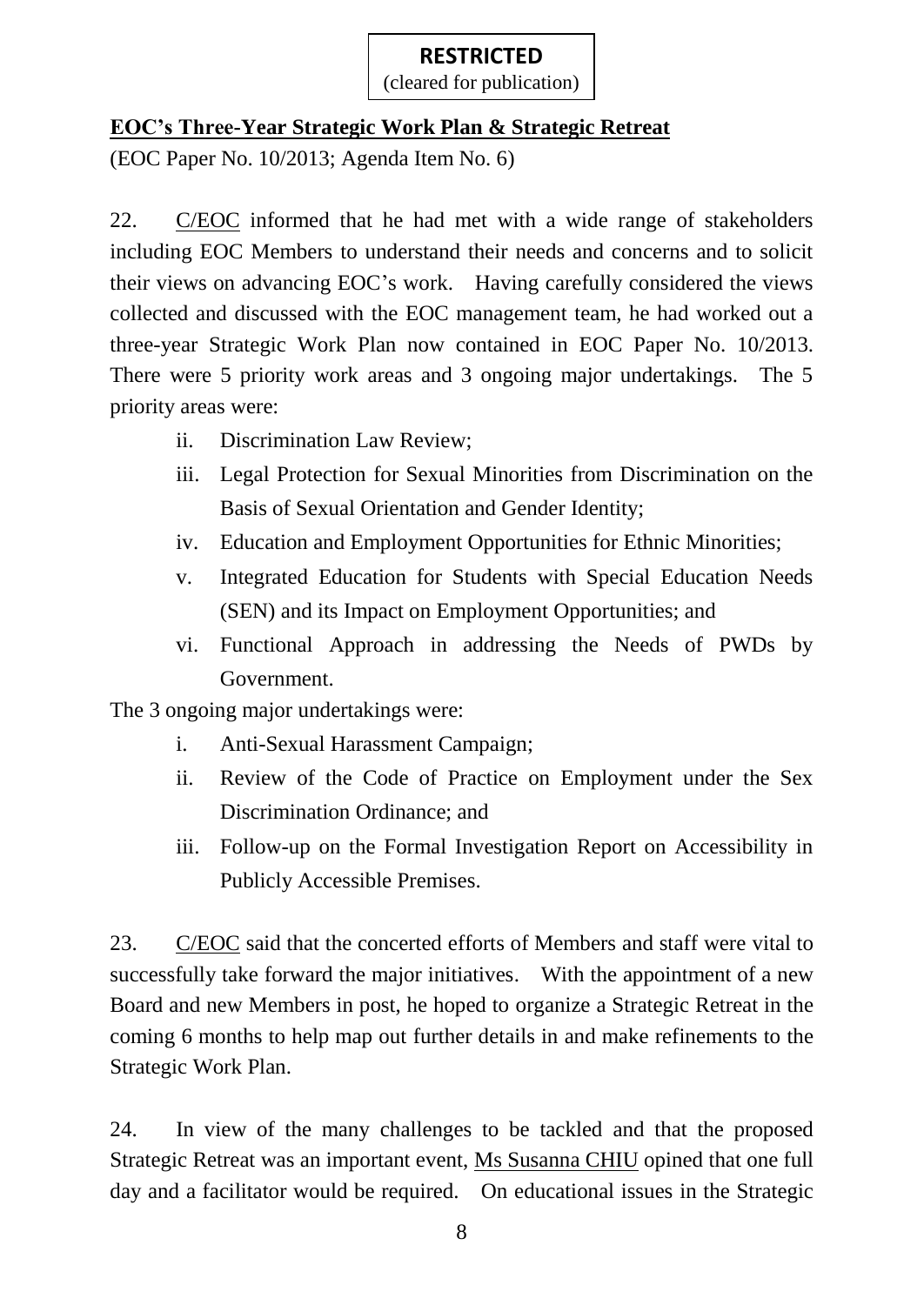(cleared for publication)

Work Plan, Ms CHIU viewed that EO concepts should be incorporated as an essential component in teachers' training before they became qualified. Dr. Maggie KOONG echoed that there should be a module in EO in the training curriculum for teachers. Currently, EO was only one of the many topics under Liberal Studies which greatly undermined the importance of EO in the education system. She added that early identification of students with special needs should start from pre-school stage.

25. Dr. John TSE viewed that if the EO culture could be mainstreamed in our society, it could help EOC's work to reach new heights. He suggested enlisting more strategic partners to help promote the EO culture. On the other hand, the EOC should seriously consider conducting Formal Investigation (FI) in the priority work areas like equal education opportunities for EMs and students with special education needs to achieve impactful results. In response, C/EOC said that the Office would consider conducting FI when there were sufficient grounds. He also said that areas of work indentified in the Strategic Work Plan as well as views to improve the education system and enlist more strategic partners including the media were building blocks complementary to one another that could help advance EOC's work.

26. Ms Garling WONG opined that apart from advocating EO training in the education system, the EOC could also consider proactively targeting its promotional work on specific issues to bring about significant cultural change. Mr. Nelson YIP viewed that the Strategic Work Plan was insightful and had foresight. He said that EO was not only about anti-discrimination. The EOC should help raise Hong Kong's cultural profile to exhibit qualities of inclusion, diversity and equal opportunities. As regards the Strategic Retreat, Mr. YIP suggested that it would be better to organize it in early September before the 2013 EOC Forum. Members agreed and proposed to hold the event on a Thursday/Friday in early September. In view of better logistic support available and cost implications, it was agreed to hold the Retreat in the EOC Office. The Office would follow up on Members' suggestions.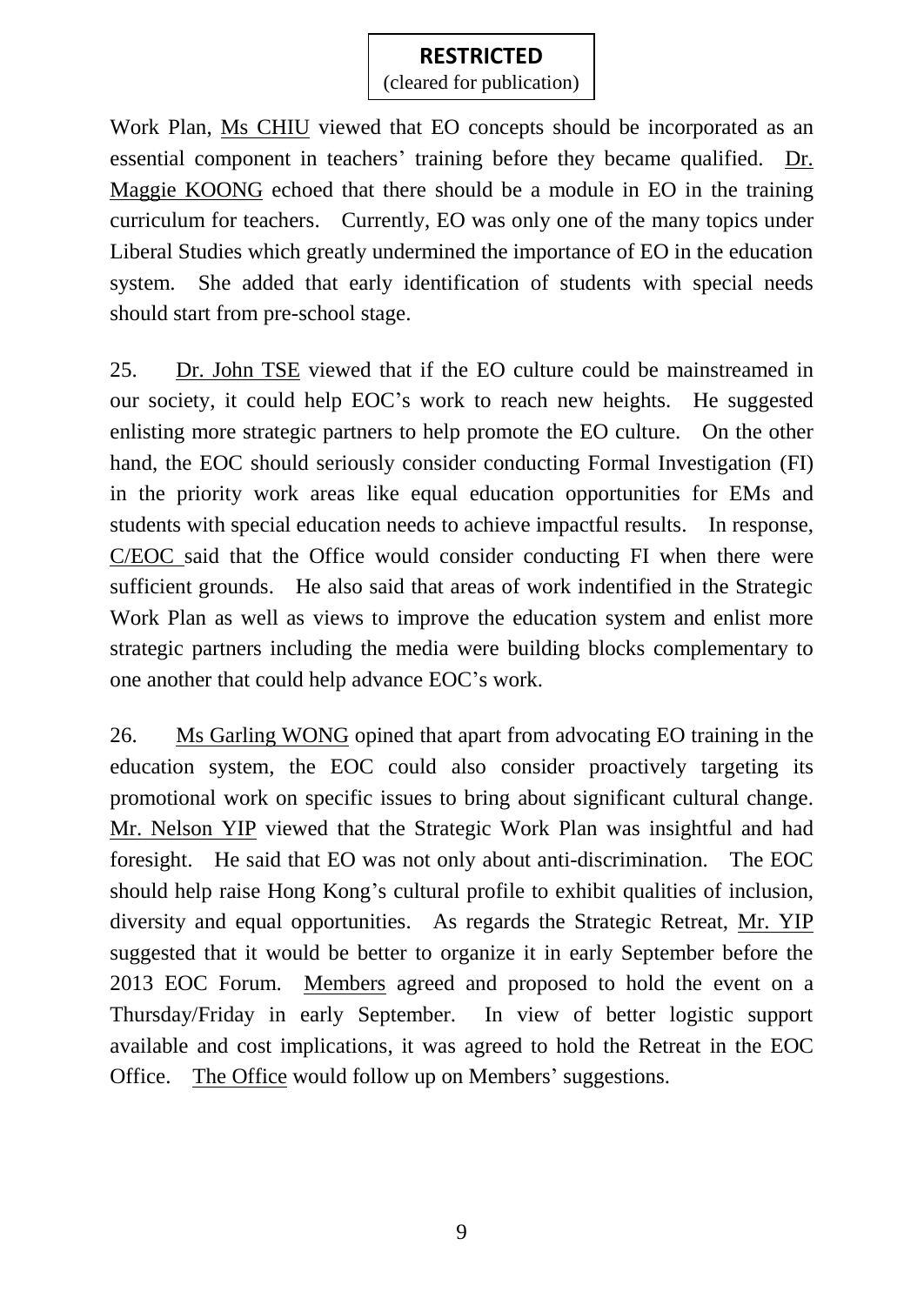(cleared for publication)

#### **Opening up EOC Meetings**

(EOC Paper No. 11/2013; Agenda Item No. 7)

27. C/EOC said that the EOC was a statutory body accountable to the public and it had a duty to let the public know what it was doing. Opening up meetings to the public would have the benefit of raising EOC's transparency and accountability and enable the public to better understand EOC's work. On the other hand, opening up meetings might inhibit free and candid discussions as opined by some Members. Matters of a confidential, sensitive or controversial nature could not be open. Accordingly, there might be a need to have open and closed sessions and the media and the public might not be interested in a restricted agenda. There was also a need to consider the appropriateness of opening one committee meetings independent of meetings of the Board and other Committees. In addition, limited space in the current EOC Office would also be a constraint for public attendance.

28. Given that the EOC's new Board had only started from 20 May 2013 and some Members had just joined, C/EOC suggested to revisit this subject in six months when new Members had more knowledge on EOC's work. He added that the main consideration should be whether there was added value in so doing. Members could consider this subject in the coming Strategic Retreat.

*(Mr. Z M QAMAR left the meeting at this juncture)*

# **Reports of the Legal & Complaints Committee (LCC), Community Participation & Publicity Committee (CPPC), Policy and Research Committee (PARC) and Administration & Finance Committee (A&FC)**

(EOC Paper No. 12/2013; Agenda Item No. 8)

29. Members noted EOC Paper No. 12/2013 which presented important matters raised and decisions made at the meetings of the 4 Committees established under the EOC.

30. For the benefits of new Members, Ms Susanna CHIU, Convener of A&FC said that the EOC's internal control was generally good, and its financial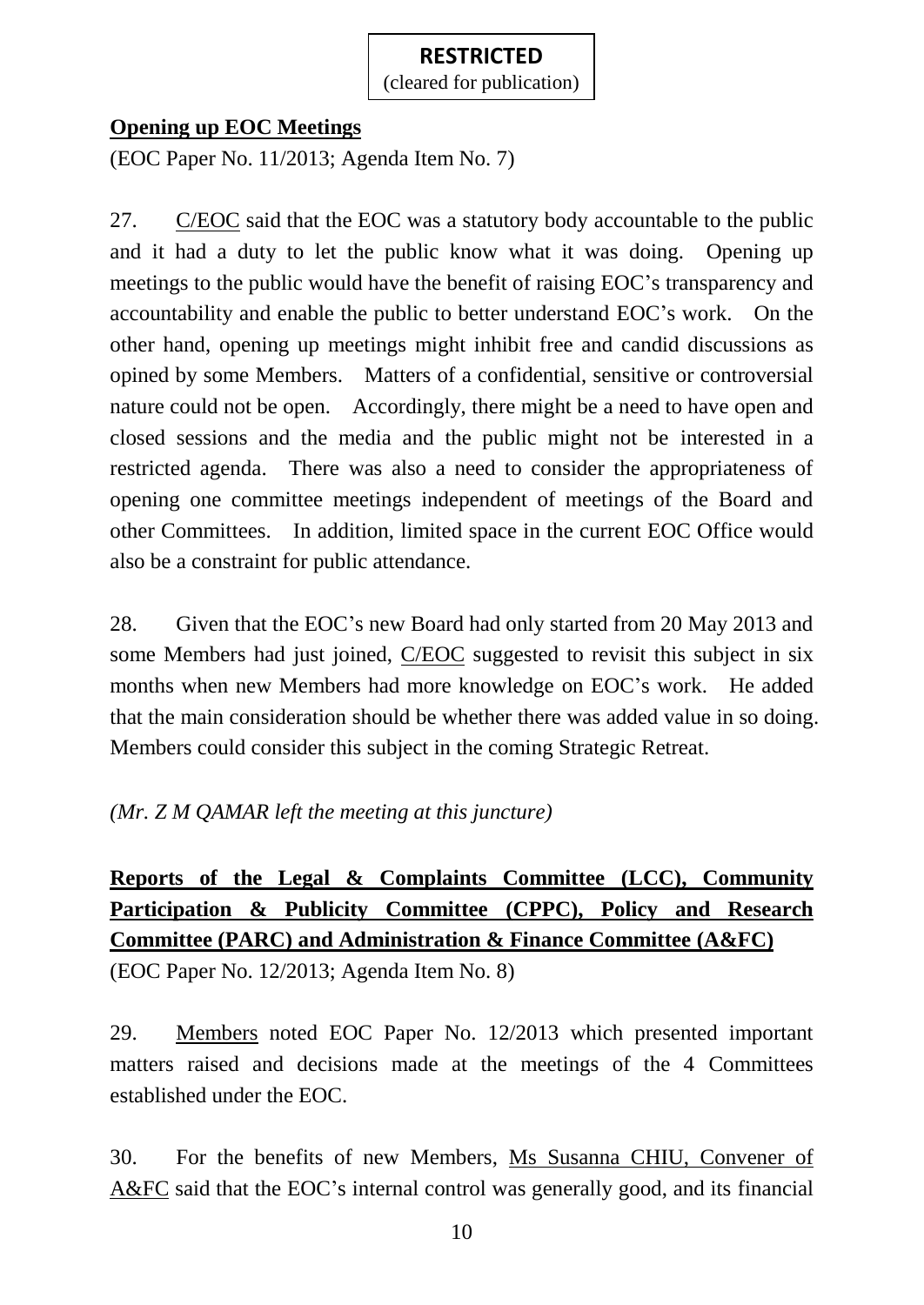(cleared for publication)

position was sound if the Government could provide subvention to cater for EOC's increase in office rental. A&FC Members had considered it unreasonable for the Government not to provide additional subvention for the rent increase which was a recurrent expenditure item. C/EOC had been requested to bring to the Government's attention on the EOC's funding requirements for office rental and to reiterate the importance of providing a permanent office premises to the EOC so that it could be free from financial risk due to market fluctuation on office rental. C/EOC added that EOC's work should not be adversely affected because it had to be concerned about office rental. Members' views had been relayed to the Government and a meeting was being arranged for Members to meet with the relevant Government bureau to discuss the matter.

## **EOC's Projected Income and Expenditure and Balance of Reserves from 2013/14 to 2015/16**

(EOC Paper No. 13/2013; Agenda Item No. 9)

31. ACCT highlighted the EOC's Projected Income and Expenditure and Balance of Reserves from 2013/14 to 2015/16 as detailed in EOC Paper No. 13/2013.

32. Members noted that there would be estimated deficits in the coming three years with details shown in the Table under paragraph 5 of the said paper. As explained by the Convener of A&FC in the discussion under Agenda Item 8, the estimated deficits were mainly due to the increase in office rental. In order to achieve a balanced budget as would be expected by the public, it would be necessary for the Government to provide additional recurrent subvention of \$4.64M per annum to the EOC from 2013/14 for meeting the additional office rental. Members also noted that the reserve balance would be progressively reduced to \$2.76M in 2016/17 if no additional subvention from the Government was given.

33. Ms Winnie NG expressed that it would be the most preferred option if EOC could be provided with a permanent office and the EOC should continuously pursue this with the Government. Members noted that other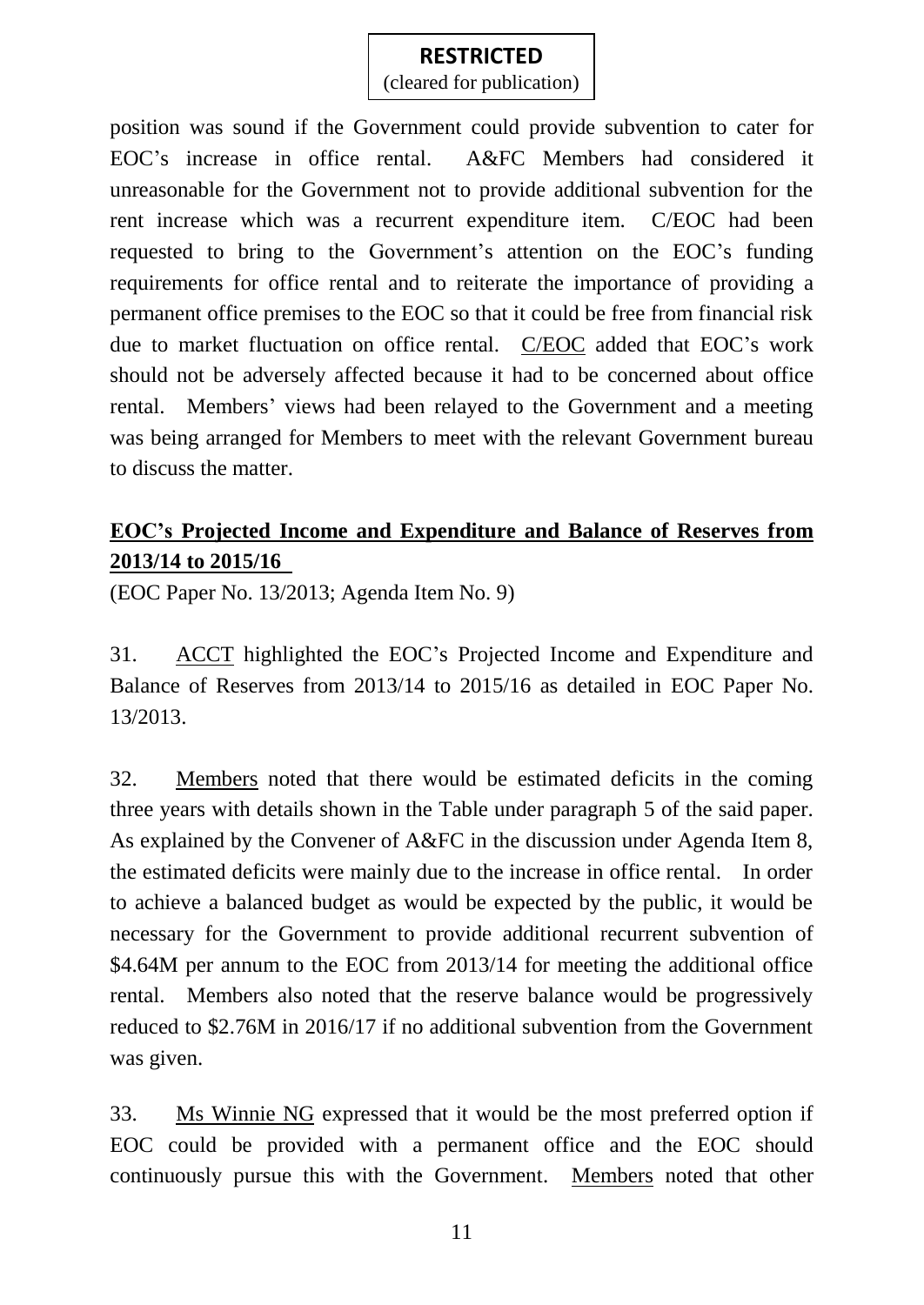(cleared for publication)

subvented organizations had similar problems due to rental increase for their leased office but it was also difficult for them to get government funds to purchase a permanent office. An alternative was to get an office from the Government's properties. Ms Susanna CHIU added that to move from the present leased office to another due to funding constraint would create inconvenience for clients, not to mention that EOC has a particular requirement on accessibility and special fixtures such as sound proof rooms and simultaneous interpretation equipment could not be moved to the new office and needed to be reinstalled again.

*(Dr. Maggie KOONG and Ms Su-Mei THOMPSON left the meeting at this juncture)*

### **Report of EOC's Financial Position as at 31 March 2013**

(EOC Paper No. 14/2013; Agenda Item No. 10)

34. ACCT highlighted salient points contained in EOC Paper No. 14/2013 to Members. Members noted that after taking into account the committed expenditure of \$10.11M to be incurred in 2013/14 (\$6.68) and beyond 2013/14 (\$3.43), the surplus for 2012/13 was \$0.68M. This surplus would be transferred to EOC's reserves account. After the transfer, the balance of reserves as at 31.3.2013 would be \$23.33M, which was \$0.01M below the permitted reserve ceiling.

35. Members noted EOC Paper No. 14/2013.

### **V. Any Other Business**

36. There being no other business, the meeting was adjourned at 5:05 p.m.